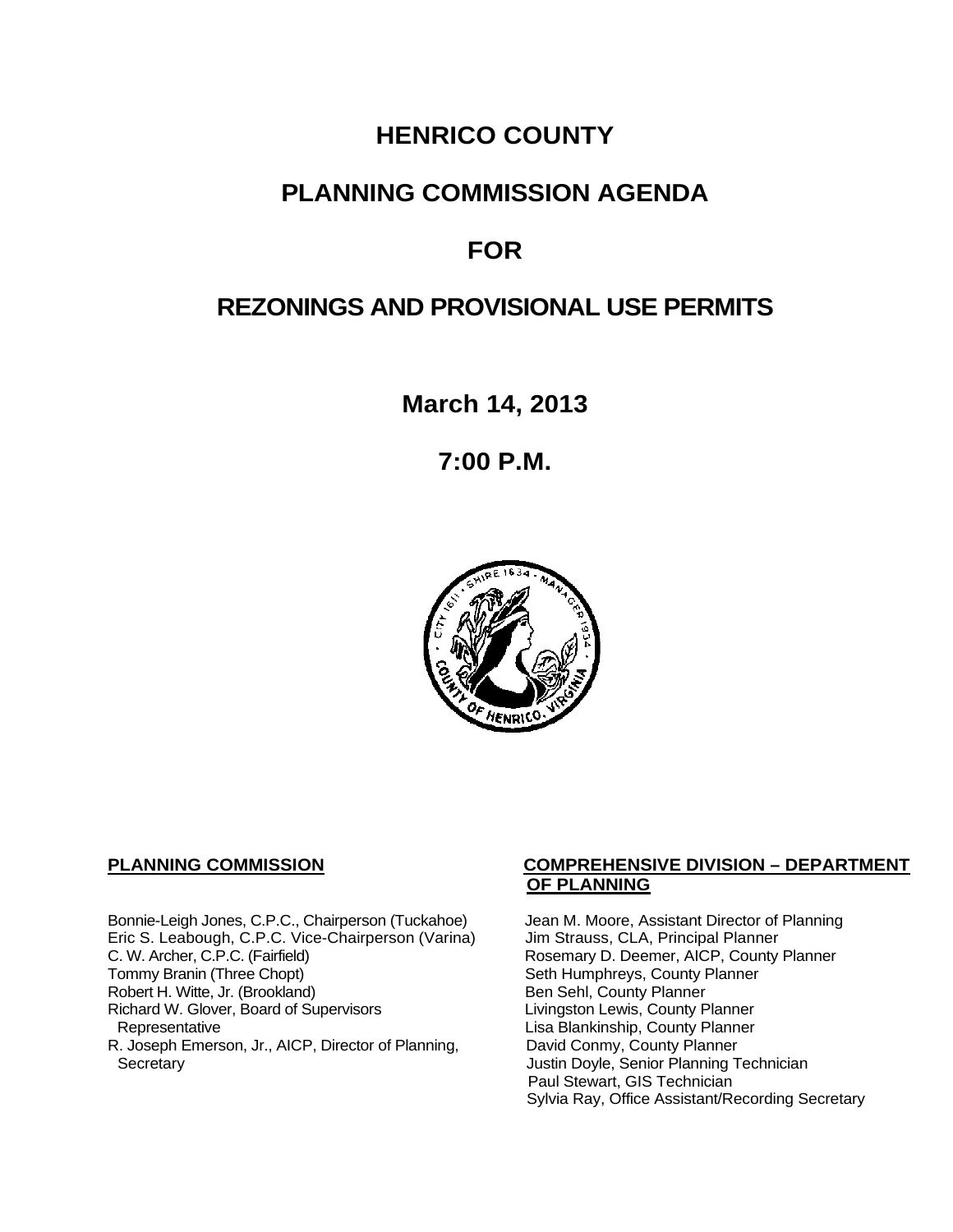#### **PLANNING COMMISSION REZONING MEETING FINAL AGENDA MARCH 14, 2013**

**BEGINNING AT 7:00 P.M.**

**WELCOME:**

**PLEDGE OF ALLEGIANCE:**

**RECOGNITION OF NEWS MEDIA:**

**CALL TO ORDER:**

**REQUESTS FOR WITHDRAWALS AND DEFERRALS: (0); (2)**

**REQUESTS FOR EXPEDITED ITEMS: (0)**

**CASES TO BE HEARD: (0)**

#### **VARINA:**

# *Deferred from the February 14, 2013 Meeting.*

**C-28C-12 Brian C. Mitchell for J & B Realty:** Request to conditionally rezone from A-1 Agricultural District to M-2C General Industrial District (Conditional) Parcel 843-701-2778 containing approximately 24.4 acres located along the south line of Portugee Road approximately 2,300' east of its intersection with Memorial Drive. The applicant proposes a contractor's equipment storage yard, office, and maintenance facility. The uses will be controlled by zoning ordinance regulations and proffered conditions. The 2026 Comprehensive Plan recommends Office and Environmental Protection Area. **Staff – Livingston Lewis (Deferral Requested to the June 13, 2013 Meeting)** 

**Deferred to the June 13, 2013 Meeting**

#### **FAIRFIELD:**

None.

#### **THREE CHOPT:**

None.

#### **TUCKAHOE:**

**PUP2013-00003 Gloria L. Freye, Esquire for Richmond 20MHz, LLC (nTelos):**  Request for a Provisional Use Permit under Sections 24-95(a)(3), 24-120 and 24-122.1 of Chapter 24 of the County Code in order to construct a 184' telecommunications tower